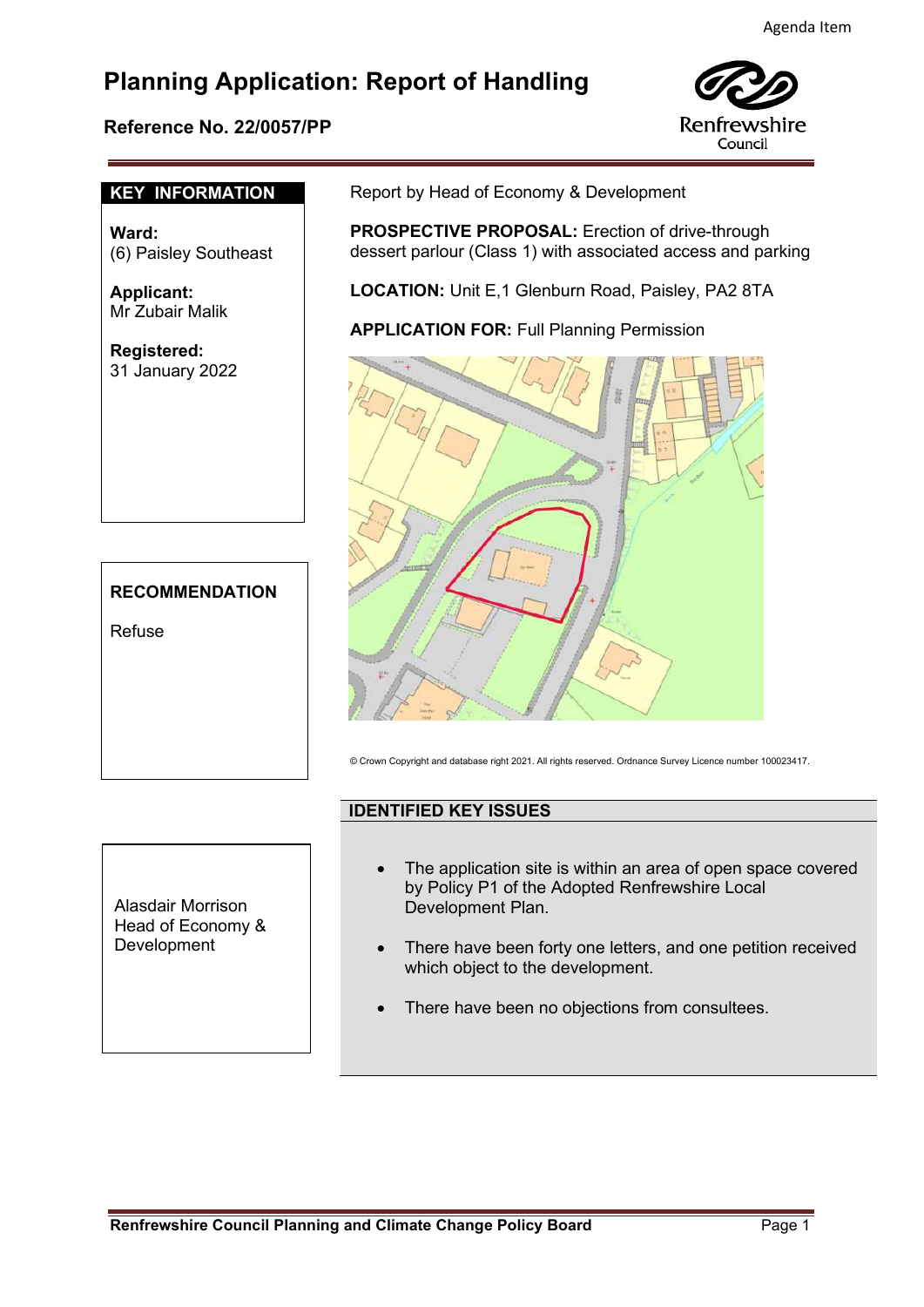## RENFREWSHIRE COUNCIL REPORT OF HANDLING FOR APPLICATION 22/0057/PP

| <b>SITE ADDRESS</b>   | Unit E,1 Glenburn Road, Paisley, PA2 8TA                                                                                                                                                                                                                                                                                                                                                                                                                                                            |
|-----------------------|-----------------------------------------------------------------------------------------------------------------------------------------------------------------------------------------------------------------------------------------------------------------------------------------------------------------------------------------------------------------------------------------------------------------------------------------------------------------------------------------------------|
| <b>PROPOSAL</b>       | Erection of drive-through dessert parlour (Class 1) with associated<br>access and parking                                                                                                                                                                                                                                                                                                                                                                                                           |
| <b>RECOMMENDATION</b> | <b>Refuse</b>                                                                                                                                                                                                                                                                                                                                                                                                                                                                                       |
| <b>PROPOSALS</b>      | This application seeks planning permission for the erection of a drive-<br>through dessert parlour with associated access and parking on an<br>area of grassland at the junction of Glenburn Road and Caplethill<br>Road.                                                                                                                                                                                                                                                                           |
|                       | The semi circle area of grassland is approx. 800 square metres. There<br>is a single mature tree on the site, and no boundary treatment. It is<br>bound by a hand car wash to the south, with Glenburn Road to the<br>west and north and Caplethill Road to the east. The nearest<br>residential properties are on Southfield Avenue approx. 15m to the<br>north west, and Fintry Avenue approx. 40m to the south west.                                                                             |
|                       | The proposed development comprises a single storey container unit<br>positioned centrally within the area of open space. The container will<br>be clad in treated cedar wood battens, and will incorporate a dual<br>pitched roof. A semi circle area of approx. 440 square metres will be<br>hard surfaced around the building to provide parking and manoeuvring<br>space for vehicles. The remainder of the site will be left as grassland,<br>and the mature tree will be retained.             |
|                       | Access will be shared with the hand car wash. There are two points of<br>access to the site in this regard, one from Glenburn Road to the west<br>and the other from Caplethill Road to the east. The development will<br>also use the bin storage arrangements associated with the hand car<br>wash.                                                                                                                                                                                               |
|                       | This report relates to an application for planning permission that would<br>normally fall within the Council's scheme of delegation to be<br>determined by an appointed officer. However, a request has been<br>submitted by three members, within 21 days of an application<br>appearing on the weekly list, that the matter be removed from the<br>scheme of delegation and that it be determined by the Board due to its<br>potential impact on the amenity of the surrounding residential area. |
|                       | This request was submitted in line with the scheme submitted to<br>Scottish Ministers and approved by Council on 1 March 2018 and was<br>subject to discussion between the Convenor of the Communities<br>Housing & Planning Board and the Head of Economy and<br>Development who agreed that in this instance it would be appropriate<br>for Board to consider this application.                                                                                                                   |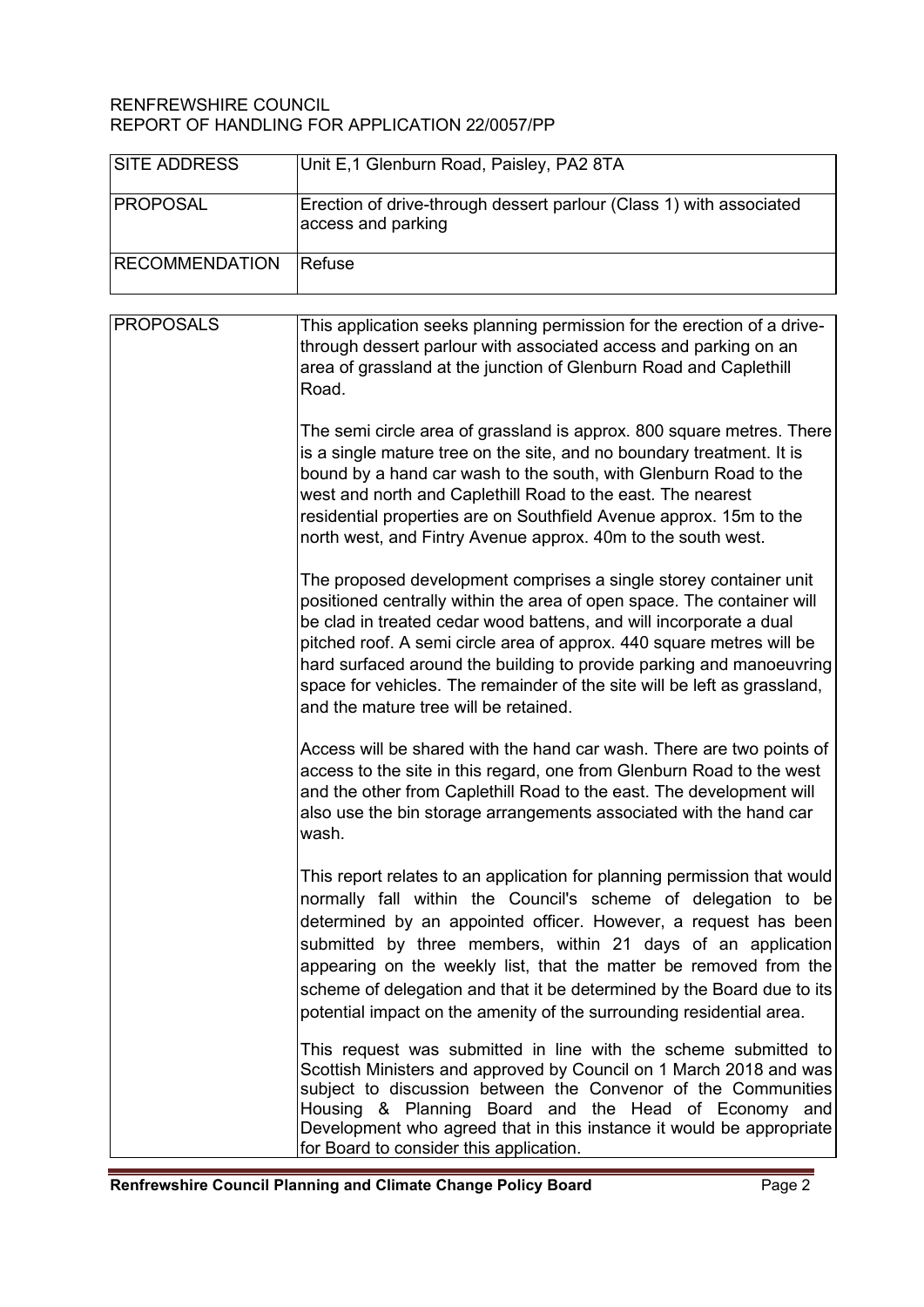| <b>SITE HISTORY</b>    | Application: 11/0134/PP<br>Proposal: Change of use from petrol station and car wash to 24-hour<br>hand car wash and valeting site (in retrospect).<br>Decision: Grant subject to conditions                                                                                                                                      |
|------------------------|----------------------------------------------------------------------------------------------------------------------------------------------------------------------------------------------------------------------------------------------------------------------------------------------------------------------------------|
| <b>CONSULTATIONS</b>   | Communities & Housing Services (Environmental Protection<br>Team) - Comments made with respect to potential for ground<br>contamination, and noise associated with plant, machinery, and<br>equipment.                                                                                                                           |
|                        | <b>Environment &amp; Infrastructure Services (Roads)</b> – Confirmation<br>sought over junction sightlines, pedestrian provision, parking and<br>internal circulation, traffic generation in close proximity to busy<br>junctions, anticipated vehicle trips, and management of access and<br>egress across the site as a whole. |
|                        | <b>Glasgow Airport Safeguarding - No objections.</b>                                                                                                                                                                                                                                                                             |
| <b>REPRESENTATIONS</b> | Forty one letters of representation and one petition have been<br>received. The letters and petition object to the application on the<br>following grounds.                                                                                                                                                                      |
|                        | 1 – Safety and increased traffic at the busy $T$ junction                                                                                                                                                                                                                                                                        |
|                        | 2 – Access to the site for pedestrians (especially children) is unsafe                                                                                                                                                                                                                                                           |
|                        | 3 – Cars waiting for orders could cause tail backs onto Glenburn Road                                                                                                                                                                                                                                                            |
|                        | 4 – Loss of green space which is aesthetically pleasing and provides<br>visibility for drivers                                                                                                                                                                                                                                   |
|                        | 5 – Lack of parking                                                                                                                                                                                                                                                                                                              |
|                        | $6$ – Litter                                                                                                                                                                                                                                                                                                                     |
|                        | 7 – Noise and disturbance from late opening hours                                                                                                                                                                                                                                                                                |
|                        | 8 - Potential for anti-social behaviour                                                                                                                                                                                                                                                                                          |
|                        | 9 – Over concentration of business uses within a residential area                                                                                                                                                                                                                                                                |
|                        | $10 - Noise$                                                                                                                                                                                                                                                                                                                     |
|                        | 11 - Area is already well served by amenities                                                                                                                                                                                                                                                                                    |
|                        | DEVELOPMENT PLAN Adopted Renfrewshire Local Development Plan (2021)                                                                                                                                                                                                                                                              |
| <b>POLICIES</b>        | Policy P1 - Renfrewshire's Places<br>Policy P6 - Open Space<br>Policy C2 - Development Outwith Renfrewshire's Network of Centres<br>Policy I1 - Connecting Places                                                                                                                                                                |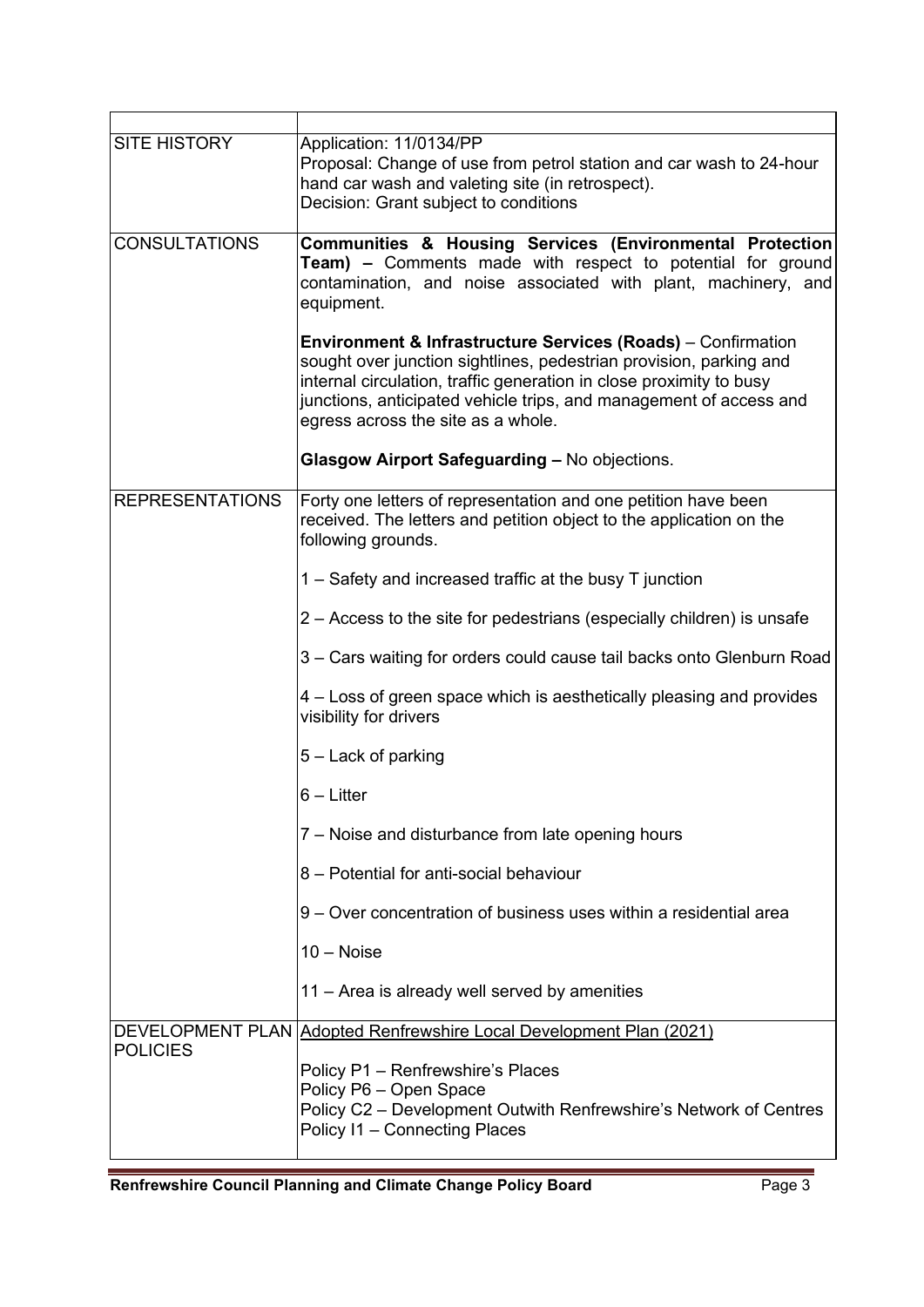|                                      | <b>Draft New Development Supplementary Guidance</b>                                                                                                                                                                                                                                                                                                                                                                                                                            |
|--------------------------------------|--------------------------------------------------------------------------------------------------------------------------------------------------------------------------------------------------------------------------------------------------------------------------------------------------------------------------------------------------------------------------------------------------------------------------------------------------------------------------------|
|                                      | Delivering the Places Strategy - Creating Places and Open Space<br>Delivering the Centres Strategy - Meeting Local Neighbourhood<br>Demand                                                                                                                                                                                                                                                                                                                                     |
|                                      | Delivering the Infrastructure Strategy - Connecting Places                                                                                                                                                                                                                                                                                                                                                                                                                     |
|                                      | <b>Material considerations</b><br>Renfrewshire's Places Residential Design Guide March 2015                                                                                                                                                                                                                                                                                                                                                                                    |
| <b>PLANNING</b><br><b>ASSESSMENT</b> | Policy P1 states that within uncoloured areas on the proposals maps<br>there will be a general presumption in favour of a continuance of the<br>built form. New development proposals within these areas should<br>make a positive contribution to the place and be compatible and<br>complementary to existing uses.                                                                                                                                                          |
|                                      | The existing area of grassland makes a positive contribution to the<br>amenity of the area. The grassland is not a formal recreational<br>resource as such, and its value primarily derives from the positive<br>contribution it makes to the place shaping of the residential<br>environment at the eastern end of Glenburn Road and Southfield<br>Avenue.                                                                                                                    |
|                                      | The positive value of areas of open space is recognised by Policy P6<br>of the adopted Local Development Plan. Whilst the site is not formally<br>identified on the proposals map as an area of open space, the<br>associated draft new development supplementary guidance states<br>that areas of open space not formally identified will nevertheless be<br>protected from development unless certain criteria can be satisfied.<br>Each criterion will be assessed in turn. |
|                                      | The proposed development is not for recreation or physical activity<br>use and will not improve the quality and range of facilities.                                                                                                                                                                                                                                                                                                                                           |
|                                      | There is not considered to be an excess of public open space in the<br>immediate area surrounding the site. It is recognised that agricultural<br>land to the east of Caplethill Road provides an open outlook to the<br>area. However, the site makes a positive contribution to the amenity<br>value of the residential environment, and this contribution will be<br>eroded should the site be developed.                                                                   |
|                                      | The development will lead to the loss of approx. half of the area of<br>open space.                                                                                                                                                                                                                                                                                                                                                                                            |
|                                      | There are no existing facilities on this area of open space, and it has<br>no formal function as a recreational resource. Therefore, there is no<br>requirement for off setting of recreational facilities in this regard.                                                                                                                                                                                                                                                     |
|                                      | In terms of replacement of the loss of this area ground it is not<br>considered that alternative provision of equal value could be made<br>available at another location.                                                                                                                                                                                                                                                                                                      |
|                                      | The proposed development would provide an additional service in the<br>local area. However, there is a parade of units on Glenburn Road                                                                                                                                                                                                                                                                                                                                        |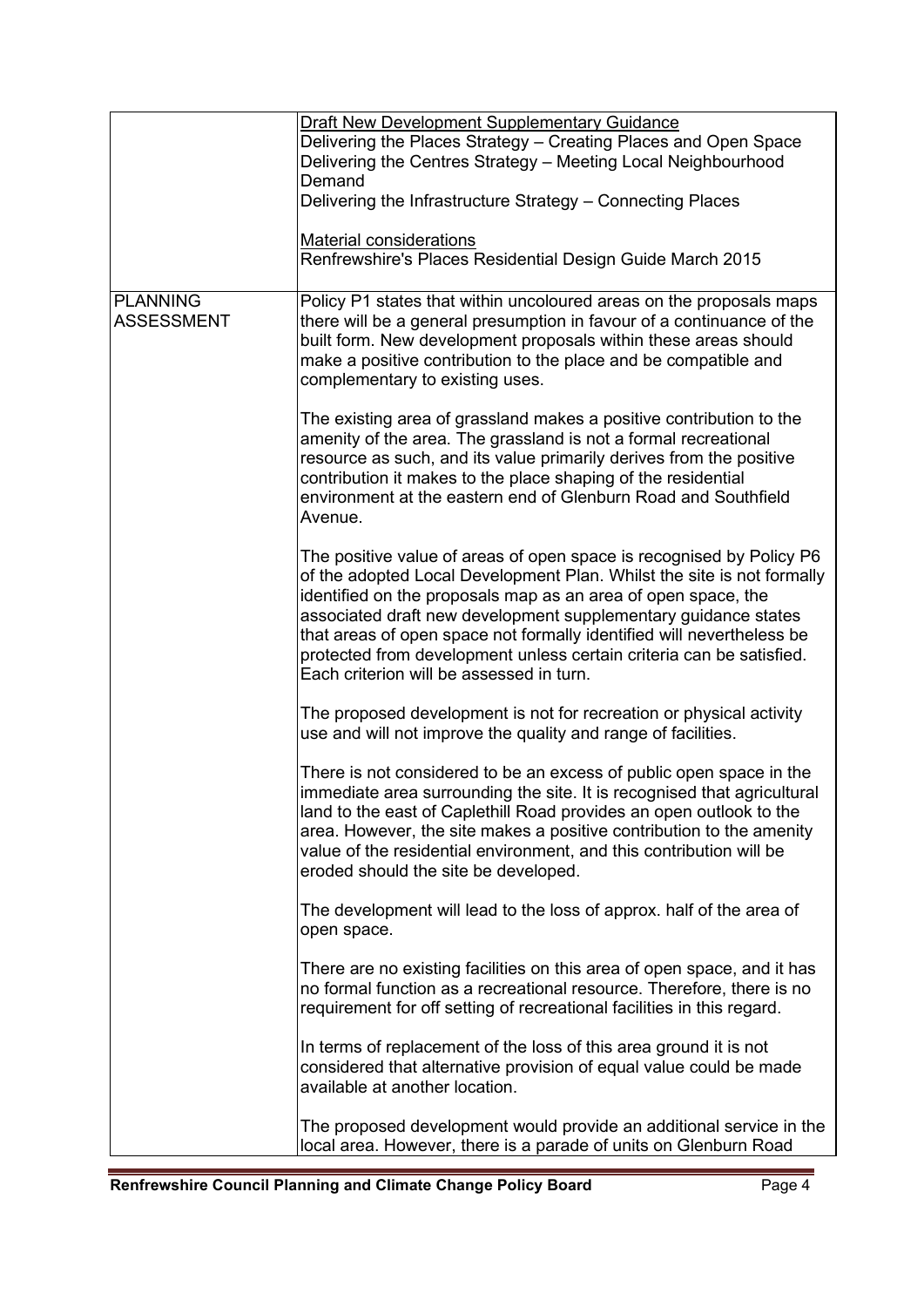| approx. 130m to the south west of the site which already serve local<br>neighbourhood demand in this area. There is also a detached unit<br>approx. 30m to the south west of the site which has recently been<br>granted planning permission to operate as a class 3 with hot food<br>takeaway (see application 19/0679/PP). On this basis it is not<br>considered that the potential benefit associated with another food<br>related establishment in the area would outweigh the open space<br>value of the site. |
|---------------------------------------------------------------------------------------------------------------------------------------------------------------------------------------------------------------------------------------------------------------------------------------------------------------------------------------------------------------------------------------------------------------------------------------------------------------------------------------------------------------------|
| The letters of representation have raised concerns over the potential<br>impact of the proposed development on the amenity of nearby<br>residential properties. However there have been no objections from<br>statutory consultees (subject to the imposition of conditions and the<br>submission of further information). On this basis, it is possible that the<br>principle of the proposed use may be acceptable within a residential<br>environment.                                                           |
| However, it should be noted that the proposal does not constitute the<br>redevelopment of a brownfield site, and instead it would constitute the<br>loss of an area of open space that makes a positive contribution to the<br>amenity of the local area. The presumption is in favour of protecting<br>these areas of open space, and erosion of the space would have a<br>negative impact on the amenity of the area.                                                                                             |
| On balance it is considered that the loss of open space associated<br>with the proposed development would have a detrimental impact on<br>the character and amenity of the place, and the value of the proposed<br>development does not outweigh the present value of the site. There is<br>not considered to be justification for the development in this regard,<br>and on this basis, it is contrary to Policies P1 and P6.                                                                                      |
| Policy C2 states that proposals for new commercial development<br>should be located in accordance with the sequential approach.<br>Development outwith the network of centres must be justified against<br>several criteria including that the proposals are of an appropriate scale<br>and do not significantly impact upon the function, character or amenity<br>of the surrounding area.                                                                                                                         |
| As noted above, the proposed development will have a detrimental<br>impact on the character and amenity of the area as it will erode an<br>area of open space. It has not been demonstrated that the proposed<br>development would be of value in meeting a local neighbourhood<br>demand that would off set the loss of the open space. The<br>development is also therefore considered to be contrary to Policy C2.                                                                                               |
| Policy I1 states that all development proposals require to ensure<br>appropriate provision and accessibility including the ability to connect<br>to active travel and public transport networks. Development proposals<br>which give priority to sustainable modes of travel and have no<br>significant impact on the safe and efficient operation of the local or<br>trunk road network will be supported.                                                                                                         |
| Environment & Infrastructure Services (Roads) has sought clarification                                                                                                                                                                                                                                                                                                                                                                                                                                              |